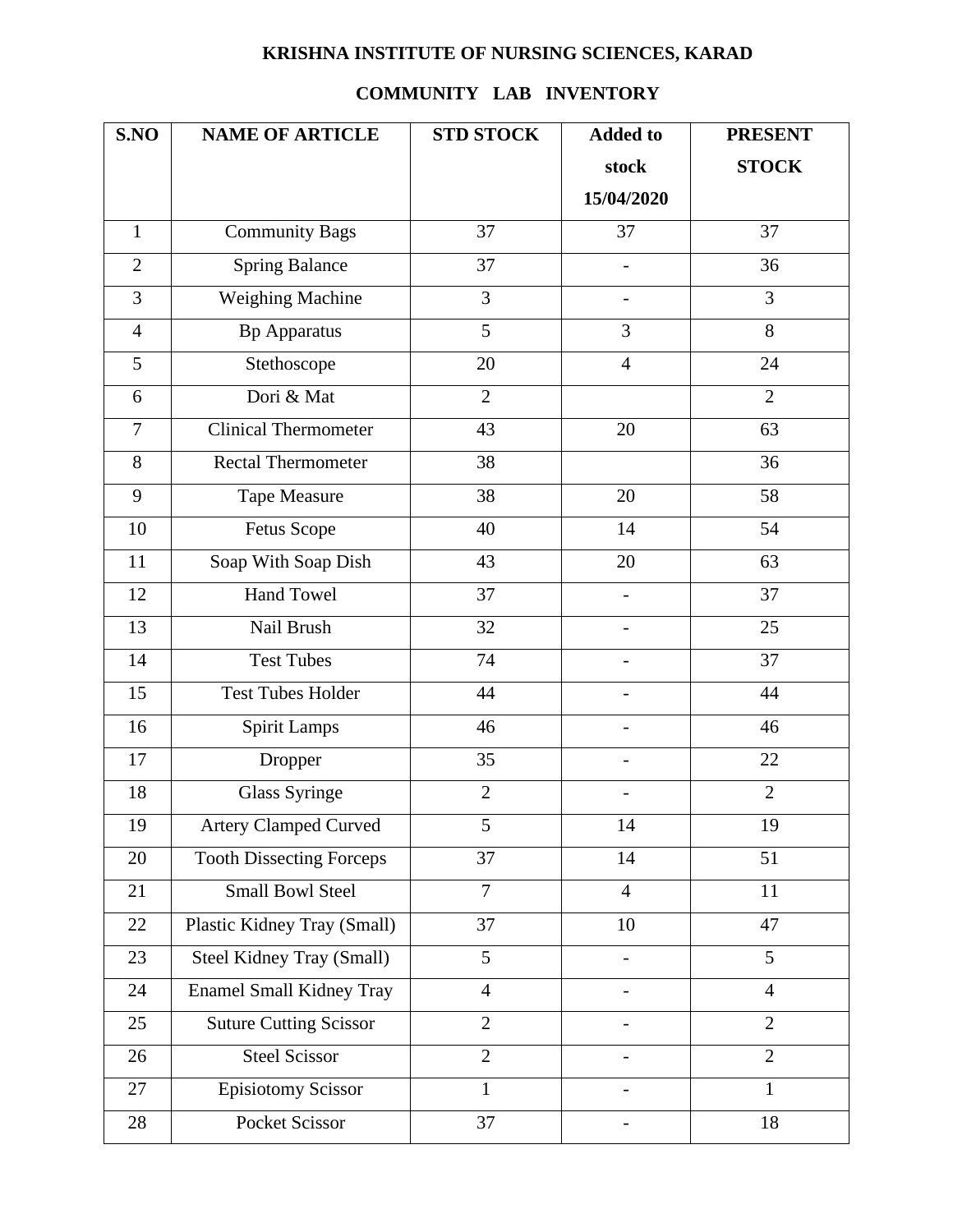| S.NO | <b>NAME OF ARTICLE</b>           | <b>STD STOCK</b> | <b>Added to</b>          | <b>PRESENT</b> |
|------|----------------------------------|------------------|--------------------------|----------------|
|      |                                  |                  | stock                    | <b>STOCK</b>   |
|      |                                  |                  | 15/04/2020               |                |
| 29   | Plain Thumb Forceps              | 44               |                          | 44             |
| 30   | <b>Straight Artery Clamp</b>     | 8                |                          | 8              |
| 31   | <b>Curved Mosquito Clamp</b>     | 33               | 3                        | 36             |
| 32   | Sponge Holding Forceps           | 6                | $\qquad \qquad -$        | 6              |
| 33   | <b>Enamel Bowl</b>               | $\overline{2}$   |                          | $\overline{2}$ |
| 34   | Steel Spatula                    | 3                | $\overline{\phantom{0}}$ | 3              |
| 35   | <b>Tongue Depressor Curved</b>   | 5                |                          | 5              |
| 36   | <b>Razer Set</b>                 | $\overline{7}$   |                          | $\overline{7}$ |
| 37   | <b>Ounce Glass Plastic</b>       | $\overline{7}$   |                          | $\overline{7}$ |
| 38   | <b>Torch With Cell</b>           | $\overline{4}$   | 10                       | 14             |
| 39   | Nail Cutter                      | 37               |                          | 16             |
| 40   | <b>Test Tube Stand</b>           | 37               |                          | 36             |
| 41   | <b>Test Tube Cleaning Brush</b>  | 32               |                          | 24             |
| 42   | <b>Gloves Pair Orange</b>        | 5                |                          | $\overline{4}$ |
| 43   | Disp. Gloves                     | 37               |                          | 6              |
| 44   | <b>Mucous Extractor</b>          | 37               |                          | 35             |
| 45   | <b>Slat Test Loop</b>            | $\overline{4}$   | -                        | $\overline{4}$ |
| 46   | Cord Clamp                       | 36               |                          | 33             |
| 47   | Douche Set With Tubing           | 37               | --                       | 42             |
| 48   | Plastic Bottle For Specimen      | 73               |                          | 54             |
| 49   | Plastic Budhali                  | 36               | 120                      | 156            |
| 50   | <b>Plastic Box Small Dubbies</b> | 298              |                          | 298            |
| 51   | Pocket Diary                     | 37               | $\overline{\phantom{0}}$ | 8              |
| 52   | <b>Ball Pen</b>                  | 65               |                          | 27             |
| 53   | Match Box                        | 38               |                          | 30             |
| 54   | <b>Community Chart</b>           | 24               |                          | 24             |
| 55   | Sanitary Well Model              | $\mathbf{1}$     |                          | $\mathbf{1}$   |
| 56   | Simple Rubber Catheter           | 76               |                          | 75             |
| 57   | <b>Water Purification Model</b>  | $\mathbf{1}$     |                          | $\mathbf{1}$   |
| 58   | <b>Small Notice Board</b>        | $\mathbf{1}$     | --                       | $\mathbf{1}$   |